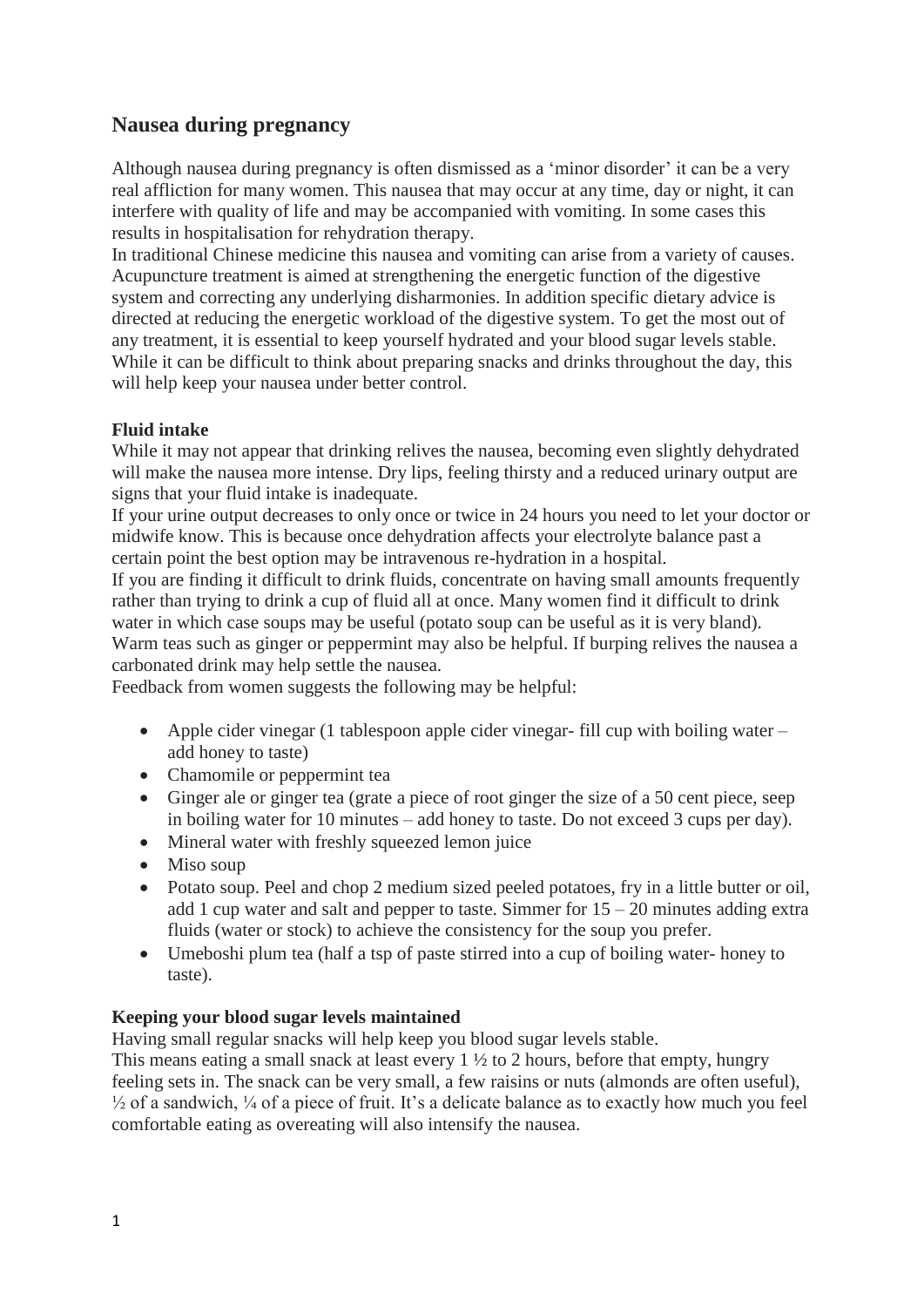Avoid sugary foods that will quickly elevate your blood sugar levels; chocolate, cakes, pastries and orange juice, for example and instead consuming the slower releasing carbohydrates such as bread, pasta, rice and potatoes.

Certain foods will often make you feel worse. Foods that worked for you friends or mother in law may have different effects for you. If you experience phlegm in your throat, or consent saliva build up, try avoiding dairy products, especially milk and cheese. If you are feeling cold and tired, focus on warm drinks and soups. If you wanting cold foods try freezing fruit such as gapes and sucking on these or plain ice blocks.

It may come as a surprise that many vegetables and healthy foods you would like to be eating become very unappealing. It is a common experience for women that foods such as salads, broccoli and brown bread increase their feelings of nausea, while foods such as sausages, meat pies, fried chips and white bread help settle the nausea. If this is the case for you it may helpful to consider type of food that is suitable for an eight-month-old baby as these are easy to digest and gentle on your stomach. Feedback from women suggests the following may be helpful:

- Baked vegetables such as potatoes, sweet potatoes and carrots
- Cooked or timed fruit such as peaches and pears
- Dried fruit and nuts such as almonds, dried apricots and raisins
- Quality meat that is minced or gravy from meat severed with mashed potatoes
- White bread with filling that include egg, ham or spreads such as marmite or vegemite
- If you need to buy snack in a hurry consider  $\frac{1}{2}$  small packet of plain chips or  $\frac{1}{4}$  of a nut muesli bar

While it seems counter intuitive and many women feel guilty that you are not able to tolerate the healthy foods they would like to be consuming, the reality is that in early pregnancy your baby has its own nutritional sources. Your appetite for more healthy food will usually improve as you move towards the second trimester when your baby requires more nutrition from you.

## **Smells**

Having a heighten sense of smell in early pregnancy may significantly contribute towards nausea. The following may be helpful;

- Placing pure vanilla or peppermint essence in an oil burner in your bedroom or in the kitchen.
- Placing slices of lemon and ginger in a slow cooker and leaving on low with the lid off to fill your kitchen with this scent
- Taking a lemon or lime, piecing holes in the fruit and then wrapping in a clean handerchief or cloth to carry around with you and smell when you come across unpleasant smells
- For some women specific washing brand powers trigger nausea- you may need to change your brand
- Toothpaste can also be smell that women find difficult you can try children's toothpaste instead